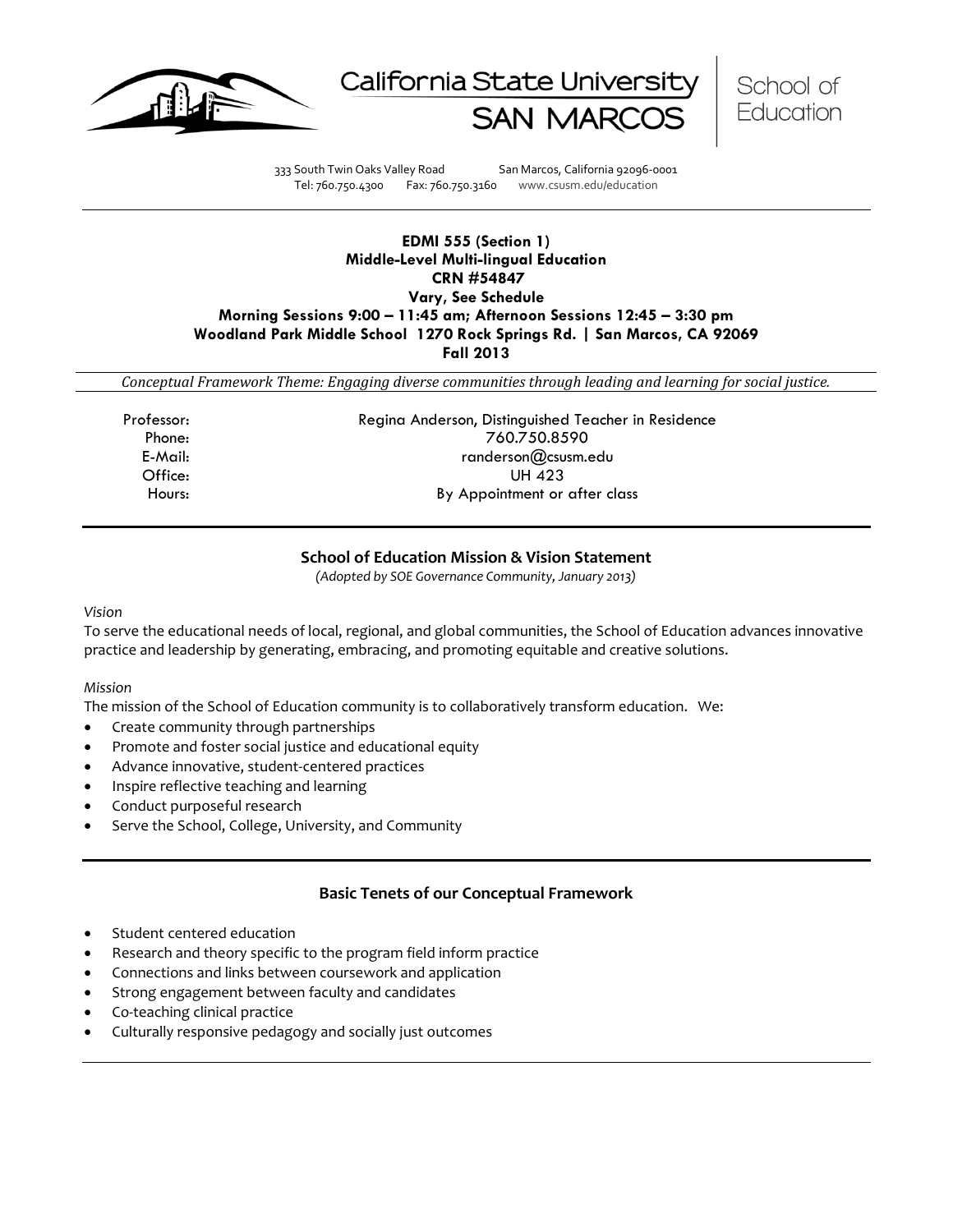# **COURSE DESCRIPTION**

CATALOG: Focuses on developing an understanding of culturally responsive theory, methodology, and assessment of second language acquisition in self-contained or departmentalized settings. *May no be taken for credit by students who have received credit for EDML 552.*

ANDERSON: EDMI 555 (3), Middle Level Multilingual Education focuses on developing an understanding of culturally responsive theory, methodology, and assessment of second language acquisition in self-contained or departmentalized settings. *May not be taken for credit by students who have received credit for EDML 552.*

# **Course Prerequisites:**

Enrollment restriction for all EDMI courses is admission to the Middle Level Program.

### **Course Objectives:**

- 1. Explain the basic terms, philosophies, problems, issues, history, and practices related to the education of language minority persons in California and the US and knowledge of the history, policies, programs, and research on the effectiveness of bilingual education and bilingualism in the United States.
- 2. Demonstrate understanding of the most important goals of bilingual/multicultural education. Understand and apply research and its effects on the dimensions of learning in bilingual education program models.
- 3. Explain the theoretical framework upon which bilingual education is founded and demonstrate understanding of the philosophical, theoretical, legal, and legislative foundations of bilingual education and their effects on program design and educational achievement.
- 4. Demonstrate understanding of existing student identification, assessment, and language re-designation requirements for the state of California.
- 5. Explain the connections between bilingual education, English as a second language, and SDAIE, SDAIS/CALLA methodologies. Apply knowledge of the research on the cognitive effects of bilingualism and biliteracy as developmental processes in instructional practice.
- 6. Demonstrate understanding of models of multicultural intercultural education and their implications for curriculum, instruction, and educational policy. Become cognizant of the fact that students' motivation, participation, and achievement are influenced by an intercultural classroom climate and school community.
- 7. Gain knowledge and understanding pertaining to similarities and differences between, contributions of, exchanges between, and varying perspectives of the populations referenced in *the Non- Discrimination Policy of the State of California*
- 8. Demonstrate knowledge of the transferability between primary and target language with the understanding that the level of transferability is affected by the level of compatibility and may vary among languages.
- 9. Promote authentic parental participation that includes learning about school systems, assuming leadership roles and affecting policy and understanding of the family as a primary language and cultural resource.

# **Required Texts**

- *Making Content Comprehensible for English Language Learners: The SIOP Model, 4th Edition.*  (Echevarria,Vogt, & Short, 2013). ISBN: 978-0-13-268972-4
- *Common Core for the Not-So-Common Learner, Grades 6-12 English Language Arts Strategies.*  (Hongsfeld & Dove, 2013). ISBN: 9781452257815
- Download: 1999 English Language Development Standards for California Public Schools K-12. You can download the ELD standards from the CDE website (www.cde.ca.gov)
- Download: 2012 English Language Development Standards for California Public Schools K-12. You can download the ELD standards from the CDE website (http://www.cde.ca.gov/sp/el/er/eldstandards.asp)
- Download: California's Common Core State Standards from California Department of Education Common Core website (www.cde.a.gov/re/cc ).
- Download: Appendices A-D and Glossary from 2012 ELD Standards ( http://www.cde.ca.gov/ sp/el/er/eldstandards.asp)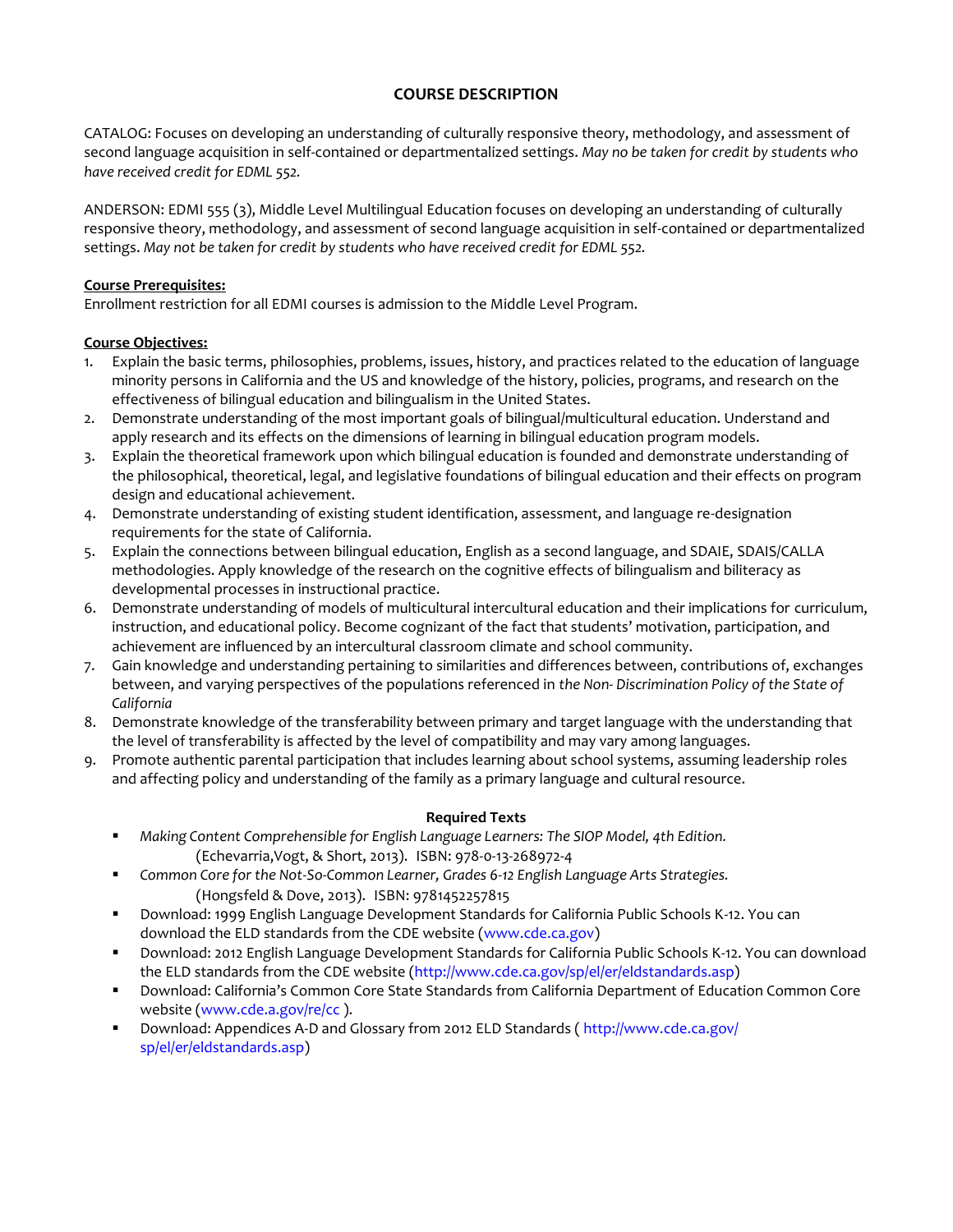## **Recommended Text/apps: \*Some of these are unique to your subject area.**

- *99 Ideas and Activities for Teaching English Language Learners with the SIOP Model.* (Echevarria, Vogt, & Short, 2008). ISBN: 978-0-205-52106-7
- *The SIOP Model for Teaching History-Social Studies to English Learners* (Echevarria, Vogt, & Short, 2010). ISBN: 978-0205627615
- *The SIOP Model for Teaching Science to English Learners* (Echevarria, Vogt, & Short, 2010). ISBN: 978-0205627592
- *The SIOP Model for Teaching Mathematics to English Learners* (Echevarria, Vogt, & Short, 2010). ISBN: 978- 0205627585
- *eStandards*  California Common Core State Standards app

### **Authorization to Teach English Learners**

This credential program has been specifically designed to prepare teachers for the diversity of languages often encountered in California public school classrooms. The authorization to teach English learners is met through the infusion of content and experiences within the credential program, as well as additional coursework. Students successfully completing this program receive a credential with authorization to teach English learners. *(Approved by CCTC in SB 2042 Program Standards, August 02)*

### **STUDENT LEARNING OUTCOMES**

### **Teacher Performance Expectation (TPE) Competencies**

The course objectives, assignments, and assessments have been aligned with the CTC standards for the Multiple and Single Subject(s) Credential. This course is designed to help teachers seeking a California teaching credential to develop the skills, knowledge, and attitudes necessary to assist schools and district in implementing effective programs for all students. The successful candidate will be able to merge theory and practice in order to realize a comprehensive and extensive educational program for all students. You will be required to formally address the following TPEs in this course:

### **TPE 15**: **Social Justice and Equity**

- Valuing socially equitable teaching, learning, and schooling in a variety of organizational settings
- Incorporating pluralism and divergent perspectives on educating diverse students
- Democratizing public education to achieve social justice and equity

# **TPE 7**: **Teaching English Learners**

- Selects materials and strategies for students' English comprehension
- Makes curriculum content appropriate for English language learners

### **California Teacher Performance Assessment (CalTPA)**

Beginning July 1, 2008 all California credential candidates must successfully complete a state-approved system of teacher performance assessment (TPA), to be embedded in the credential program of preparation. At CSUSM this assessment system is called the CalTPA or the TPA for short.

To assist your successful completion of the TPA, a series of informational seminars are offered over the course of the program. TPA related questions and logistical concerns are to be addressed during the seminars. Your attendance to TPA seminars will greatly contribute to your success on the assessment.

Additionally, SoE classes use common pedagogical language, lesson plans (lesson designs), and unit plans (unit designs) in order to support and ensure your success on the TPA and more importantly in your credential program.

The CalTPA Candidate Handbook, TPA seminar schedule, and other TPA support materials can be found on the SoE website:<http://www.csusm.edu/education/CalTPA/ProgramMaterialsTPA.html>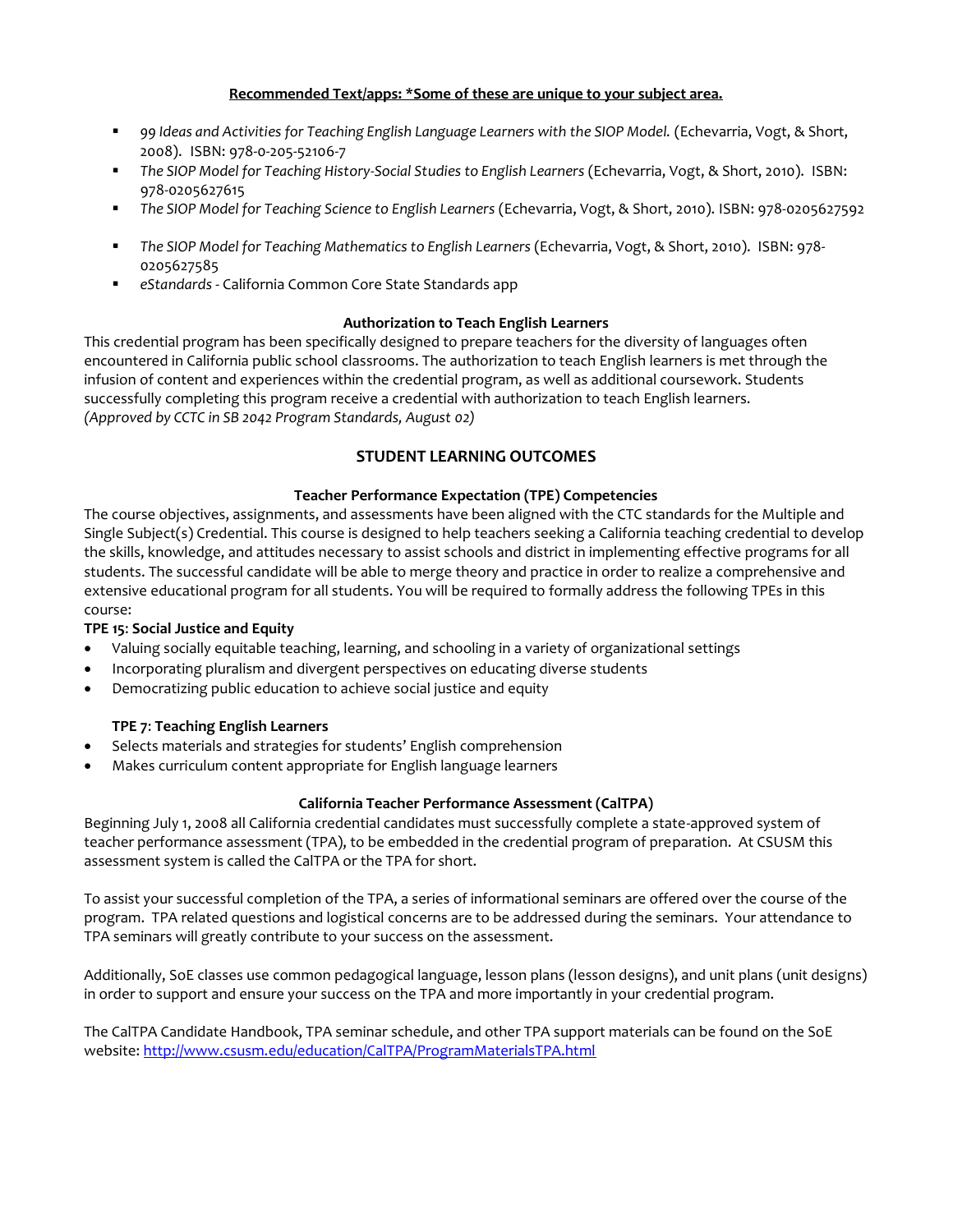#### **Assessment of Professional Dispositions**

Assessing a candidate's dispositions within a professional preparation program is recognition that teaching and working with learners of all ages requires not only specific content knowledge and pedagogical skills, but positive attitudes about multiple dimensions of the profession. The School of Education has identified six dispositions – social justice and equity, collaboration, critical thinking, professional ethics, reflective teaching and learning, and life-long learning—and developed an assessment rubric. For each dispositional element, there are three levels of performance *unacceptable*, *initial target*, and *advanced target*. The description and rubric for the three levels of performance offer measurable behaviors and examples.

The assessment is designed to provide candidates with ongoing feedback for their growth in professional dispositions and includes a self-assessment by the candidate. The dispositions and rubric are presented, explained and assessed in one or more designated courses in each program as well as in clinical practice. Based upon assessment feedback candidates will compose a reflection that becomes part of the candidate's Teaching Performance Expectation portfolio. Candidates are expected to meet the level of *initial target* during the program.

#### **School of Education Attendance Policy**

Due to the dynamic and interactive nature of courses in the School of Education, all teacher candidates are expected to attend all classes and participate actively. At a minimum, **teacher candidates must attend more than 80% of class time**, or s/he may not receive a passing grade for the course at the discretion of the instructor. Individual instructors may adopt more stringent attendance requirements. Should the teacher candidate have extenuating circumstances, s/he should contact the instructor as soon as possible. *(Adopted by the College of Education Governance Community, December, 1997.)*

**For this course**: Students missing more than one class session cannot earn an A or A-. Students missing more than two class sessions cannot earn a B or B+. Arriving late or leaving early by more than 20 minutes counts as an absence. Illness and emergencies are considered on a case-by-case basis. However, notifying the instructor does not constitute an excuse. All assignments must be turned in on the due date even in case of an absence. \*Please remember to sign in for each class session.

### **Students with Disabilities Requiring Reasonable Accommodations**

Students with disabilities who require reasonable accommodations must be approved for services by providing appropriate and recent documentation to the Office of Disable Student Services (DSS). This office is located in Craven Hall 4300, and can be contacted by phone at (760) 750-4905, or TTY (760) 750-4909. Students authorized by DSS to receive reasonable accommodations should meet with their instructor during office hours or, in order to ensure confidentiality, in a more private setting.

### **All University Writing Requirement**

Writing requirements for this class will be met as described in the assignments. Every course at the university, including this one, must have a writing requirement of at least 2500 words.

### **CSUSM Academic Honesty Policy**

"Students will be expected to adhere to standards of academic honesty and integrity, as outlined in the Student Academic Honesty Policy. All written work and oral presentation assignments must be original work. All ideas/materials that are borrowed from other sources must have appropriate references to the original sources. Any quoted material should give credit to the source and be punctuated with quotation marks.

Students are responsible for honest completion of their work including examinations. There will be no tolerance for infractions. If you believe there has been an infraction by someone in the class, please bring it to the instructor's attention. The instructor reserves the right to discipline any student for academic dishonesty in accordance with the general rules and regulations of the university. Disciplinary action may include the lowering of grades and/or the assignment of a failing grade for an exam, assignment, or the class as a whole."

Incidents of Academic Dishonesty will be reported to the Dean of Students. Sanctions at the University level may include suspension or expulsion from the University.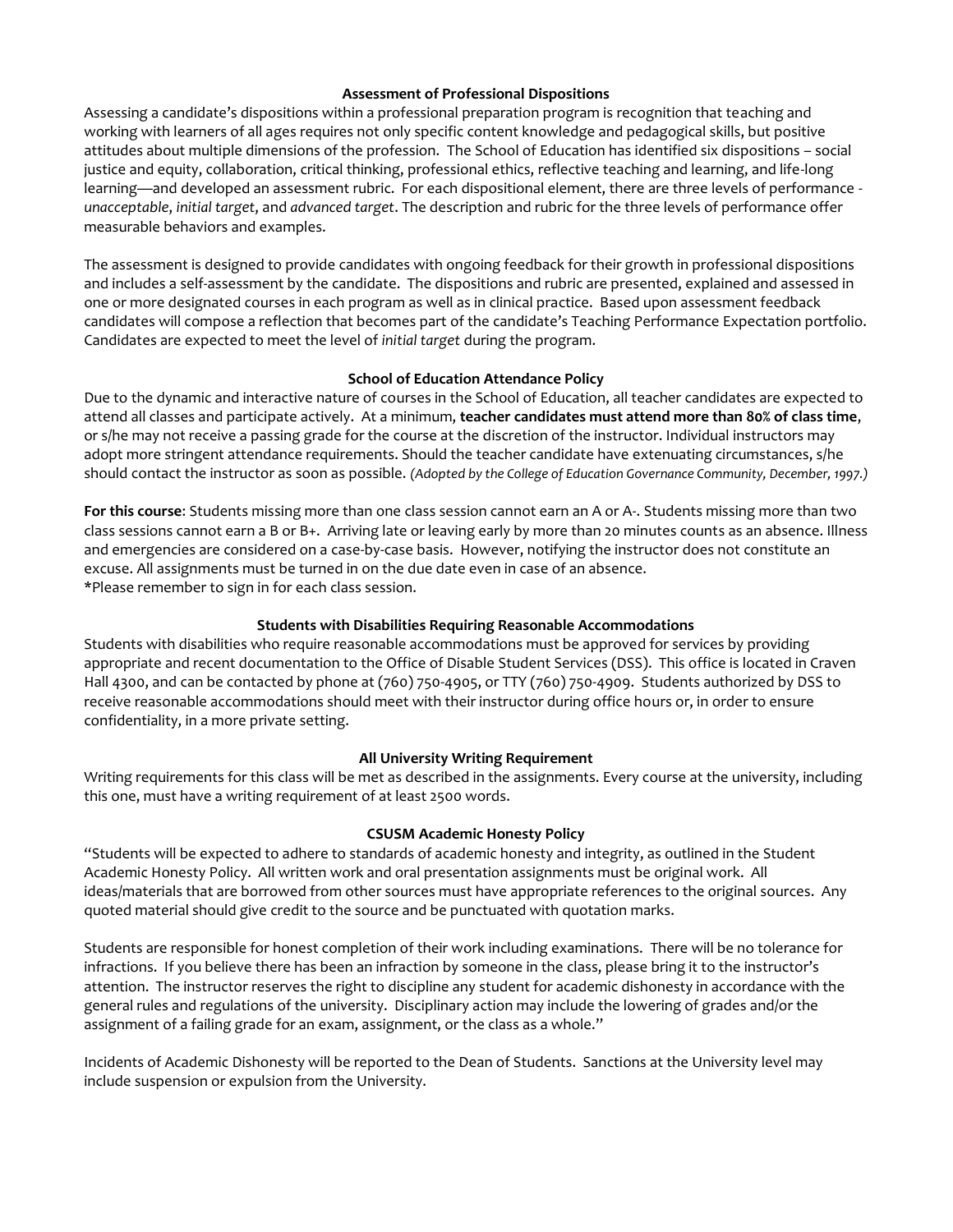## **Plagiarism:**

As an educator, it is expected that each student will do his/her own work, and contribute equally to group projects and processes. Plagiarism or cheating is unacceptable under any circumstances. If you are in doubt about whether your work is paraphrased or plagiarized see the Plagiarism Prevention for Students website http://library.csusm.edu/plagiarism/index.html. If there are questions about academic honesty, please consult the University catalog.

### **Use of Technology:**

Students are expected to demonstrate competency in the use of various forms of technology (i.e. word processing, electronic mail, Moodle, use of the Internet, and/or multimedia presentations). Specific requirements for course assignments with regard to technology are at the discretion of the instructor. Keep a digital copy of all assignments for use in your teaching portfolio. All assignments will be submitted online, and some will be submitted in hard copy as well. Details will be given in class.

### **Electronic Communication Protocol:**

Electronic correspondence is a part of your professional interactions. If you need to contact the instructor, e-mail is often the easiest way to do so. It is my intention to respond to all received e- mails in a timely manner. Please be reminded that e-mail and on-line discussions are a very specific form of communication, with their own nuances and etiquette. For instance, electronic messages sent in all upper case (or lower case) letters, major typos, or slang, often communicate more than the sender originally intended. With that said, please be mindful of all e-mail and on- line discussion messages you send to your colleagues, to faculty members in the School of Education, or to persons within the greater educational community. All electronic messages should be crafted with professionalism and care. Things to consider:

- Would I say in person what this electronic message specifically says?
- How could this message be misconstrued?
- Does this message represent my highest self?
- Am I sending this electronic message to avoid a face-to-face conversation?

In addition, if there is ever a concern with an electronic message sent to you, please talk with the author in person in order to correct any confusion.

### **Course Requirements**

Teacher education is a professional preparation program. It is expected that students will come to class prepared to discuss the readings, submit required assignments, and participate in class activities. Students are expected to adhere to academic honesty and integrity, standards of dependability, confidentiality and writing achievement. Because it is important for teachers to be able to effectively communicate their ideas to students, parents, colleagues, and administrators, writing that is original, clear and error-free is a priority for the School of Education.

*Note: Professor reserves the right to change, add to, or delete any material or assignment from the course.*

| $\bullet$ | Attendance, Participation, & Professional Disposition   | 12 points        |
|-----------|---------------------------------------------------------|------------------|
| $\bullet$ | 4 Reading Reflections Forums (4 points each)            | 16 points        |
| $\bullet$ | Multicultural Book and Multimedia Tool Presentation     | 10 points        |
| $\bullet$ | EL Questionnaire - Learning About Your English Learners | 10 points        |
| $\bullet$ | Course Online Tasks (4 points each)                     | 8 points         |
| $\bullet$ | ELD/SDAIE Lesson Observation & Write-up                 | 10 points        |
| $\bullet$ | TPE 15 - Action Plan / Reflective Statement             | 10 points        |
| $\bullet$ | Multicultural Resources & SDAIE "Thematic Unit"         | 24 points        |
|           |                                                         | Total 100 points |

### **Grading Standards**

All students are expected to participate in class activities and demonstrate reflective learning. It is important that students are well prepared for course sessions by completing the readings and assignments scheduled before the class meeting. All assignments should be typed and double- spaced. Students who wish to revise an assignment must negotiate the requirements of the revision with the instructor. It is expected that work will be turned in on time. Please discuss individual issues with the instructor. **Points will be deducted if assignments are submitted late (10% penalty per day late; no credit will be awarded if the assignment is one week late).**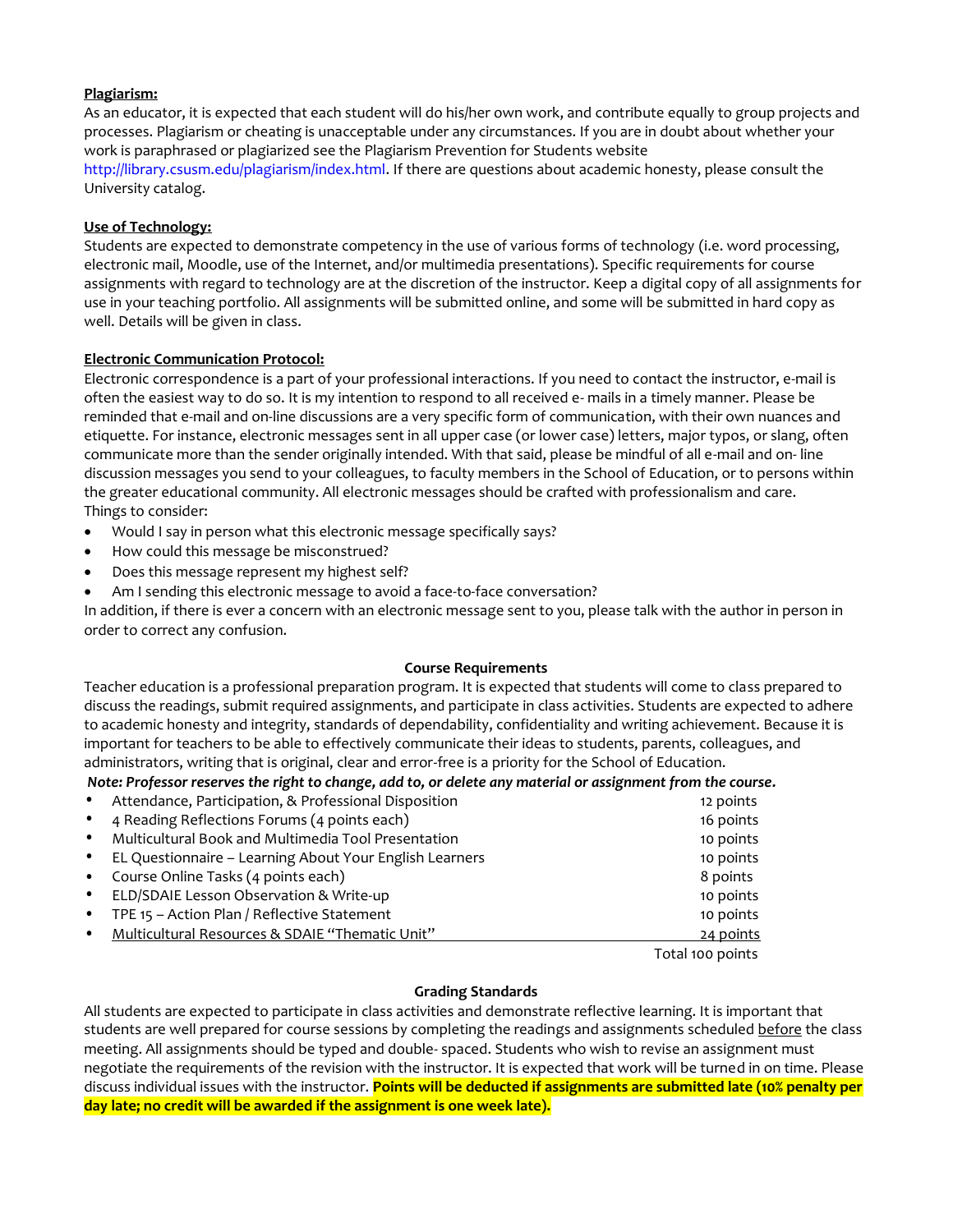| <b>Grading Scale:</b> | $94 - 100 A$ | $90 - 93$ A- |
|-----------------------|--------------|--------------|
|                       | $87 - 89B +$ | $84 - 86B$   |
|                       | $80 - 83 B$  | 77 – 79 C+   |
|                       | 74 – 76 C    | $70 - 73$ C- |
|                       | $60 - 69 D$  | Below 60 F   |

### **ASSIGNMENT DESCRIPTIONS**

### **Attendance, Participation, and Professional Disposition =12 points**

First is the expectation that you will attend all class sessions prepared to actively participate in class activities, group and individual sharing, and discussions on various topics and assigned reading**.** Please see the guidelines for the **School of Education Attendance Policy** and the attendance requirements for this course in this syllabus. **Dispositions and Disposition Rubric for the School of Education, CSUSM available at:**

<http://www.csusm.edu/education/ClinicalPractice/HandbookSS.html>

Professional, credentialed educators are evaluated on "performance of non-instructional duties and responsibilities" by their administrators. Punctuality, attendance, collaboration with colleagues, and professionalism fall under this category. Your professional disposition is related to how you conduct yourself in class and at a school site. Please communicate any attendance issues directly with the instructor.

\*You will be evaluated by the Professor in the following 6 Dispositional Elements according to how you conduct yourself within the classroom environment. Absences, poor participation and poor completion of coursework, and negative attitudes will result in a loss of points.

### **Reading Reflections (4 reflections X 4 points each) =16 points**

Reflections based on your reading assignments are due on the dates listed on your course outline *before* class begins. Reading reflections are a way to verify that the assigned readings for that week have been completed. This assignment is a one page typed maximum. Submit electronic copies of the reading reflections on our Cougar Course Forum called "Reflections". **Reflections must include:**

- Connections that can be made between the text and teaching English Learners
- Specific examples from your classroom observation experiences, tutoring, or other personal experiences in diverse settings that you have had that relate to the readings.
- Things you would like to implement or take from the readings that are important to you as a future teacher.
- Questions/concerns these readings have clarified for you OR questions/concerns you might have after completing these readings.

### **Multicultural Book & Multimedia Tool Presentation =10 points**

### **Directions:**

- Sign-up for a 10 minute presentation. Presentations will be ongoing throughout the semester.
- Select and present a multicultural book and a multicultural website/app/multimedia tool that represent the heritage, culture, language or social justice issues pertaining to students in K-8 education. This culturally responsive literature/media tool is essential to reaching all students, to introduce a lesson, or augment a topic (ie., immigration, diversity, traditions, customs, family, etc.) or a resource to you as an educator. It would be great if the book and/or media site is a bilingual resource.
- Bring the book to class and show us the website/multimedia tool by making a *short presentation on how you would use them in your class* and *the type of activities, which would stem from ELD Standards, and what you could do with these resources to teach about a theme/content to elicit language development*.
- Our CSUSM library has a wonderful children's library with many bilingual books at the Barahona Center on the 5<sup>th</sup> floor. Examples will be provided in class.

### **English Learner Questionnaire – Learning About Your English Learners =10 points**

The purpose of this assignment is to provide insight of the various factors that impact the success of EL students in your future classroom. This is a Critical Assessment Task (CAT) aligned to the Teacher Performance Assessments (TPAs).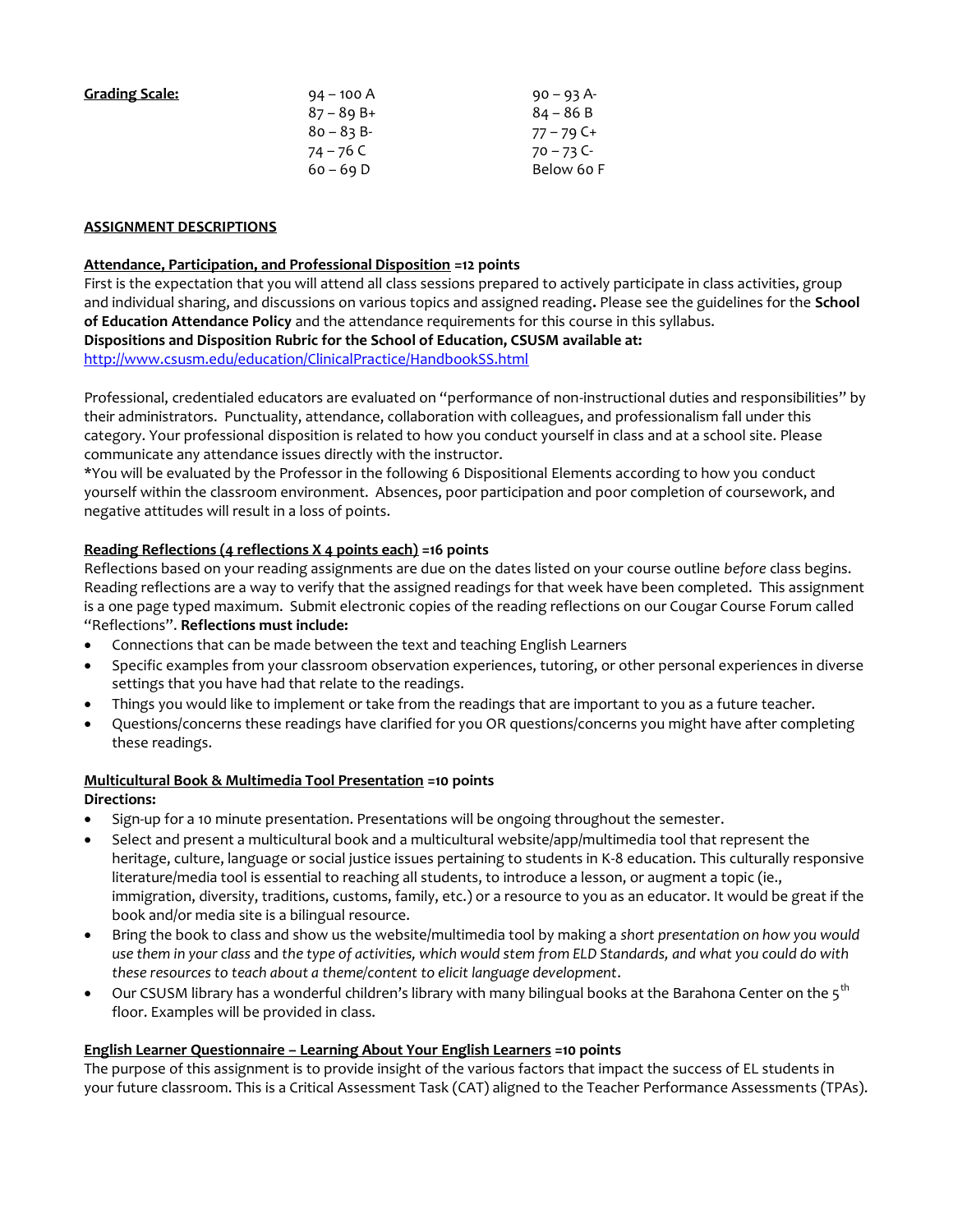## **Directions**:

- In class, students will work in groups to write lists of questions to ascertain information about their English Learners (ELs) in the following areas: linguistic background; academic language abilities, content knowledge, and skills; physical, social and emotional development; cultural and health considerations; and interests and aspirations.
- From these lists, each student will individually create a typed questionnaire that will be administered to his/her ELs. Try to think of questions that elicit language from your EL students, not just "yes" or "no" answers. Think about the language proficiency of your students. Indicate the grade level and ELD Proficiency Level Descriptors of the students. You may add directions, introduction, or decorate it with border or clip art to make it attractive to your students (optional).
- You will administer the questionnaire to an EL student and reflect on your questions & student responses by answering the following:

What did you find valuable about this process? How would you improve your questionnaire? How did you elicit information to help you plan for instruction and get to know your EL students better? After administering your questionnaire to an EL student, upload your typed questionnaire and paragraph reflection on our Cougar Course by the due date *before* class and share your findings in class.

### **Cougar Courses Online Tasks= 8 points**

Two class sessions will be online. Each task should take about the equivalent amount of time as a regular class session. You will synthesize the information from the webinar links on CC. Please refer to Cougar Courses for the assignments that will be posted under the corresponding date. Each task is worth 4 points toward your final grade.

### **ELD / SDAIE/ SIOP Lesson Observation =10 points**

### **Directions**:

- For this assignment you will observe an English Language Development or Sheltered Instruction [Specially Designed Academic Instruction in English (SDAIE) or Sheltered Instruction Observation Protocol (SIOP)] lesson at your student teaching school site or online. Your observation can be in any classroom with English Learners (ELD, SDAIE / Sheltered, or "mainstream").
- You will use the SIOP Protocol located in your textbook on pp. 294-296 as a checklist (data collection) and guideline for what to look for in an effective lesson for English Learners. This checklist will be turned into the Professor.
- You will first predict (hypothesize) what SIOP strategies you believe you will be observing during the lesson. Your observation write-up should include a description of the classroom, the SIOP techniques the teacher used, and how the students interacted with the lesson and peers. \*Remember, this is NOT a critique of the teacher and his/her instruction.
- In your typed write-up, you will also discuss your hypothesis about the strategies and the results. Then think of how (if necessary) you would modify the lesson/activity observed in light of the information and knowledge gained in the course. Submit an electronic copy of the lesson observation to our Cougar Course (3-5 pages maximum) on the due date *before* class. Share your findings in class.

# **TPE 15 – Action Plan / Reflective Statement =10 points**

In this course, you are specifically responsible for demonstrating that you have met TPE 15: Social Justice and Equity in your coursework.

### **Directions:**

- Each student will *create a personalized diversity/social justice action plan* designed specifically for his/her English learners and their parents. Your plan will discuss how you, as a future teacher of English Learners, will address an issue of diversity, social justice and/or equity in your school classroom & school community.
- Your plan will include the following;
	- 1. A paragraph identifying/defining the issue you have chosen to address.
	- 2. A paragraph description of the English Learners and parents your plan is designed for.
	- 3. A paragraph reflection of the reasons you chose the issue (reference TPE 15).
	- 4. A paragraph description of the personalized action plan (specific activities) you have created.
- Your typed action plan and reflective statement MUST reference TPE 15 so that you are demonstrating how you have met the TPE through this assignment.
- Post your final TPE 15 Action Plan / Reflective Statement to our Cougar Course on the due date.

### **Multicultural Thematic Unit using SDAIE/SIOP= 24 points**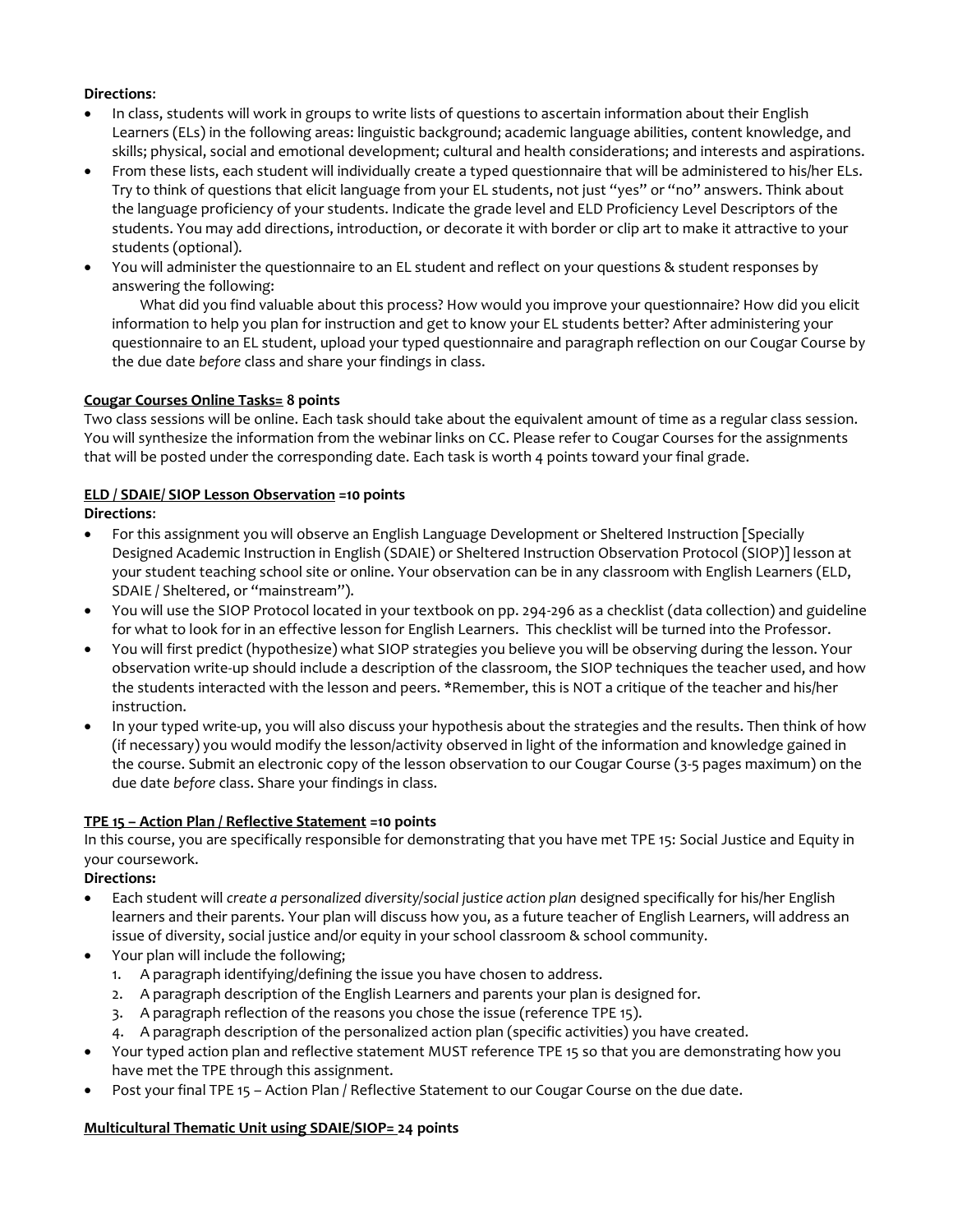# **Directions:**

- You will work in a group of 4-5 students to coordinate integrated unit lessons around a central theme that will address TPEs 7 and 15.
- Applying the Sheltered Instruction [Specially Designed Academic Instruction in English (SDAIE) or Sheltered Instruction Observation Protocol (SIOP)] methodologies and principles you have learned in class, you will *create a SDAIE/SIOP unit* that includes an accurate assessment plan, instructional strategies, and interactive activities that are appropriate for English Learners at all 3 Proficiency Level Descriptors (emerging, expanding, bridging).
- The group will create a weekly calendar to reveal a clear plan of topics for each subject area with the assessments. Your plan will show lessons that teach language arts, math, science, and social studies through the day/week and explain how the four content areas meet the multicultural/social justice & equity theme.
- Each member of the group will write and present *one* lesson plan for the unit that clearly delineates how every student will be a successful learner by providing universal access to diverse students through differentiation (e.g., gifted, English Learners, special needs, poor readers, non-readers).
- In addition, each group member will *collect at least 3 multicultural resources* (books, websites, articles, videos, games, etc.) that are rooted in multicultural education/social justice and equity for students. One resource must be bilingual or in another language that represents the EL population. The term "multicultural" includes the following categories; race or ethnicity, gender, religion, sexual orientation, socioeconomic status, age, and physical or mental ability and language.
- Time will be allotted during class for students to have the opportunity to work on their unit and lesson plans both individually and in small groups by applying what they have learned from the readings, class discussions, and their classroom experiences.
- Detailed information on assignments will be shared in class. Students will *present their Multicultural Unit Plan & Resources in a Poster Session Format*. All unit lesson plans for your group will be submitted in a notebook the day of the MC poster session with each student's name on individual lesson plans.

### **Electronic Submissions of Assignments**

This course is paperless. All assignments are to be turned into the Moodle shell (a.k.a. Cougar Course) on time. Points will be deducted (10%) for late submissions as the work you do is essential to the discussions conducted in this course. Make sure you turn in the assignments in Word, 12 font, in Times New Roman.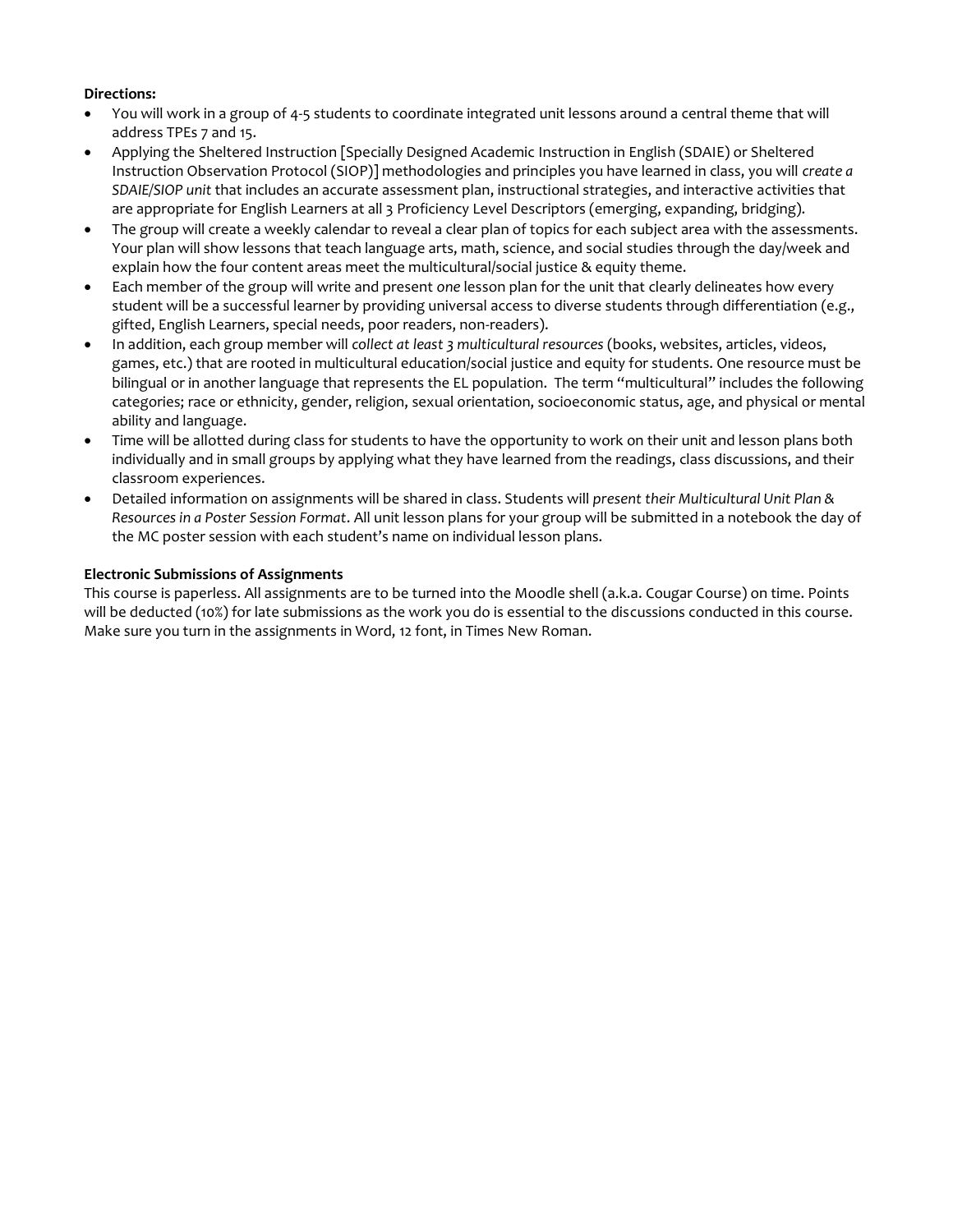# **Tentative Course Schedule**

| <b>Elementary Multilingual Education</b><br>EDMI 555 - 01<br>CRN# 54847<br>Regina Anderson, Fall 2013 |                                                                                                                                                                                                                                                            |                                                                                                                                                                      |  |  |  |
|-------------------------------------------------------------------------------------------------------|------------------------------------------------------------------------------------------------------------------------------------------------------------------------------------------------------------------------------------------------------------|----------------------------------------------------------------------------------------------------------------------------------------------------------------------|--|--|--|
| Dates/<br><b>Times</b>                                                                                | <b>Topics</b>                                                                                                                                                                                                                                              | <b>Reading and Assignments Due</b>                                                                                                                                   |  |  |  |
| Sept. 3<br>9-11:45                                                                                    | <b>Community of Learners/Valuing Cultural Identity</b><br>-Introduction / Overview / Syllabus<br>-Who are English Learners?<br>-Diverse Characteristics<br>-What is Sheltered Instruction?<br>-Discuss Reading Reflections & MC Book/Multimedia Assignment | Download or print a copy of the syllabus<br>& bring it to class<br>Sign-up for MC Book/ Multimedia<br>presentations in class                                         |  |  |  |
| Sept. 5<br>$9 - 11:45$                                                                                | <b>Second Language Acquisition</b><br>-Historical Overview of Bilingual Education: Theories & Research<br>-SIOP Components: Lesson Design with Language Objectives<br>-Common Core Key Shifts and Implications for ELs<br>-Discuss EL Questionnaire        | Read:<br>SIOP Ch. 1 Sheltered Instruction<br>SIOP Ch. 2 Lesson Preparation<br>"Forbidden Language" on Cougar<br>Courses<br><b>Due: Reading Reflection</b>            |  |  |  |
| Sept. 6<br>$9 - 11:45$                                                                                | <b>Informing Instructional Decisions</b><br>-CELDT and ELPAC Assessments<br>-1999 ELD Standards<br>-Stages of Language Development<br>-Lesson Design with Language and Content Objectives                                                                  | Read:<br>SIOP Ch. 3 Bldg Background<br>Dove Ch. 1 Not-So Common Learners<br>Diaz-Rico on CC- Learning about L2<br>Acquisition<br>Download: 1999 ELD Standards        |  |  |  |
| Sept. 9<br>9-11:45                                                                                    | Techniques, Strategies, & Linguistic Needs<br>-Comprehensible Input & Strategies<br>-SIOP Checklist<br>-2012 ELD Standards and PLDs                                                                                                                        | Read:<br>SIOP Ch. 4 Comp. Input<br>SIOP Ch. 5 Strategies<br>Download: 2012 ELD Standards<br><b>Due: Reading Reflection</b>                                           |  |  |  |
| Sept. 16<br>$9 - 11:45$                                                                               | Techniques, Strategies, & Linguistic Needs<br>-Differentiating Instruction<br>-Long Term English Learners (LTELs)<br>-Active Participation<br>-Common Core SL Strategies<br>-Discuss SDAIE/ELD Lesson Observation/Write-up                                 | Read:<br>SIOP Ch. 6 Interaction<br>Dove Ch. 7 Core Speaking and<br>Listening Strategies<br><b>Due: Questionnaire: Learning About Your</b><br><b>English Learners</b> |  |  |  |
| Sept. 23<br><b>ONLINE</b><br><b>CLASS</b>                                                             | <b>Comprehension</b><br>-Video: "Helping ELLs Grasp the Full Picture " on Cougar<br><b>Courses</b>                                                                                                                                                         | Read:<br>SIOP Ch. 7 Practice/ Application<br>SIOP Ch. 8 Lesson Delivery<br>Due: Cougar Courses Online Task:<br>Helping ELLs Grasp the Full Picture                   |  |  |  |
| Sept. 27<br>$9 - 11:45$                                                                               | Assessing Learning to Guide Instructional Practices<br>-Lesson Development: Student Interaction<br>-Formative and Summative Assessments, DOK<br>-The Achievement Gap                                                                                       | Read:<br>SIOP Ch. 9 Review & Assessment                                                                                                                              |  |  |  |